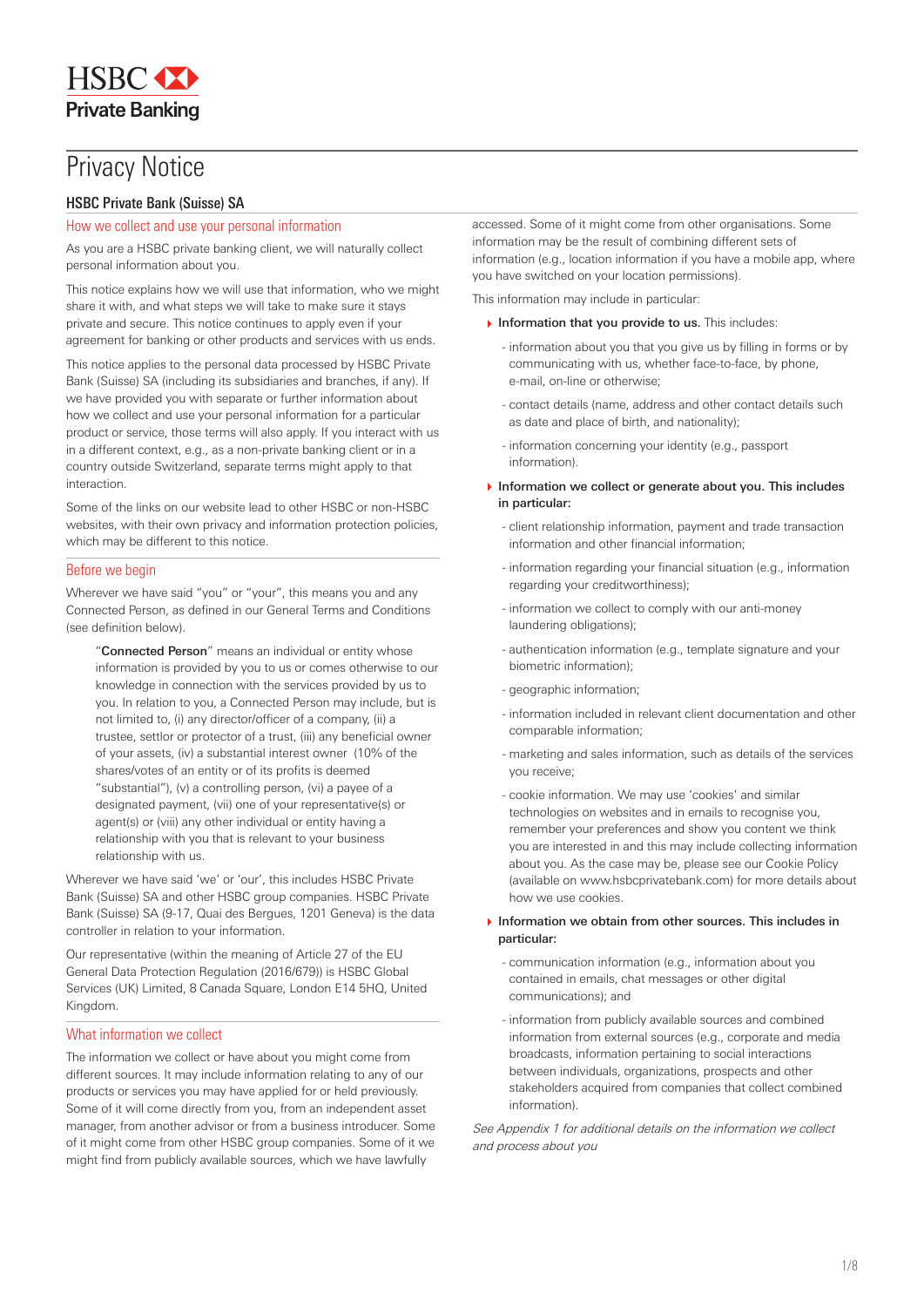**HSBC Private Banking** 

# How we'll use your information

We will collect information about you for various reasons as set out in this notice, including to:

• deliver our products and services, or process your transactions;

- check you are who you say you are;
- gather insights from information through data analytics;
- carry out your instructions;
- improve our products and services;
- keep track of our conversations with you (by phone, in person, by email or any kind of communication);
- manage our relationship with you including telling you about our products, or carrying out market research;
- prevent or detect crime including fraud and financial crime;
- correspond with legal advisers and third party intermediaries;
- manage our internal operational requirements for credit and risk management, system or product development and planning, insurance, audit and administrative purposes.

Processing for any of the above purposes is necessary to enable us to pursue our legitimate business interests (or the legitimate business interests of one or more of our affiliates). It may also be necessary for other reasons, as outlined below.

We will only use your information where we have a lawful basis for using it. These lawful basis include where:

- we need to pursue our legitimate business interests;
- we need to process the information to perform our contract with you;
- we need to process the information to comply with a legal obligation;
- the use of your information as described is in the public interest, such as for the purpose of preventing or detecting crime; and
- we have your consent.

#### See Appendix 2 for additional details on how we use your information

Even if you ask us not to use your information, we may continue to use your personal information in circumstances where (a) the law says we have to; (b) we need to for the purposes of performing a contract; (c) we have a public interest to do so; or (d) we have a legitimate business reason for doing so (which may, in exceptional circumstances, override your interest that we no longer process your personal data).

#### Profiling / Automated Decision Making

We reserve our right to analyse and evaluate personal data in an automated manner in the future, so as to identify significant personal characteristics of yourself or to predict developments and to create client profiles. These may in particular be used for business-related checks, individual management, advisory or financial services and the provision of offers and information that we, or our affiliates, may make available to you.

When providing you with our services, we may make decisions about you by automated means. For example, we use technology that helps us identify the level of risk involved in client or account activity (e.g., for credit, fraud or financial crime reasons. For example, we may also use information received by third party providers to identify if someone else is using your card without your permission. You have a right to certain information about how we make these decisions. We ensure that a suitable contact person is available if you wish to express a view on any automated individual decision where such opportunity to express a view is required by law. Please refer to the section "More details about your information" below.

# Tracking or recording what you say or do

We may record and keep track of conversations you have with us – including phone calls, face-to-face meetings, letters, emails, live chats, video chats and any other kinds of messaging in order to use these recordings to check your instructions to us, assess, analyse and improve our services, train our people, manage risk or to prevent and detect fraud and other crimes. We use closed circuit television (CCTV) in and around our branches and offices for security purposes and so we may collect photos or videos of you, or record your voice through various video and telephony systems such as CCTV.

#### Marketing and market research

We may use your information for marketing purposes. We may send you marketing messages by email, text, phone, sms or secure messages with information about our products and services. Even if you tell us not to send you marketing messages, we will continue to use your contact information to provide you with important service information, such as changes to your terms and conditions and account statements, or where we're required to do so by law.

We may use your information for market research and statistical purposes.

## Who we might share your information with

We may share your information with our affiliates or with entities external to the HSBC group where:

- we need to for the purposes of providing you with products or services you have requested (e.g., opening an account for you, or performing our contract with you, e.g., to fulfil a payment request);
- we have a public or legal duty to do so (e.g., to assist with detecting fraud and tax evasion, financial crime prevention, regulatory reporting, litigation or defending legal rights);
- we have a legitimate reason for doing so (e.g., to manage risk, verify your identity, or assess your suitability for products and services); or
- we have asked you for your permission to share it, and you have agreed.

We may transfer and disclose your information to:

- other HSBC group companies and any contractors (see also below), sub-contractors, agents or service providers who work for, or provide services to us, or other HSBC group companies (including their employees, sub-contractors, directors and officers);
- any joint account holders, trustees, beneficiaries or executors where appropriate for trust accounts, the people who do your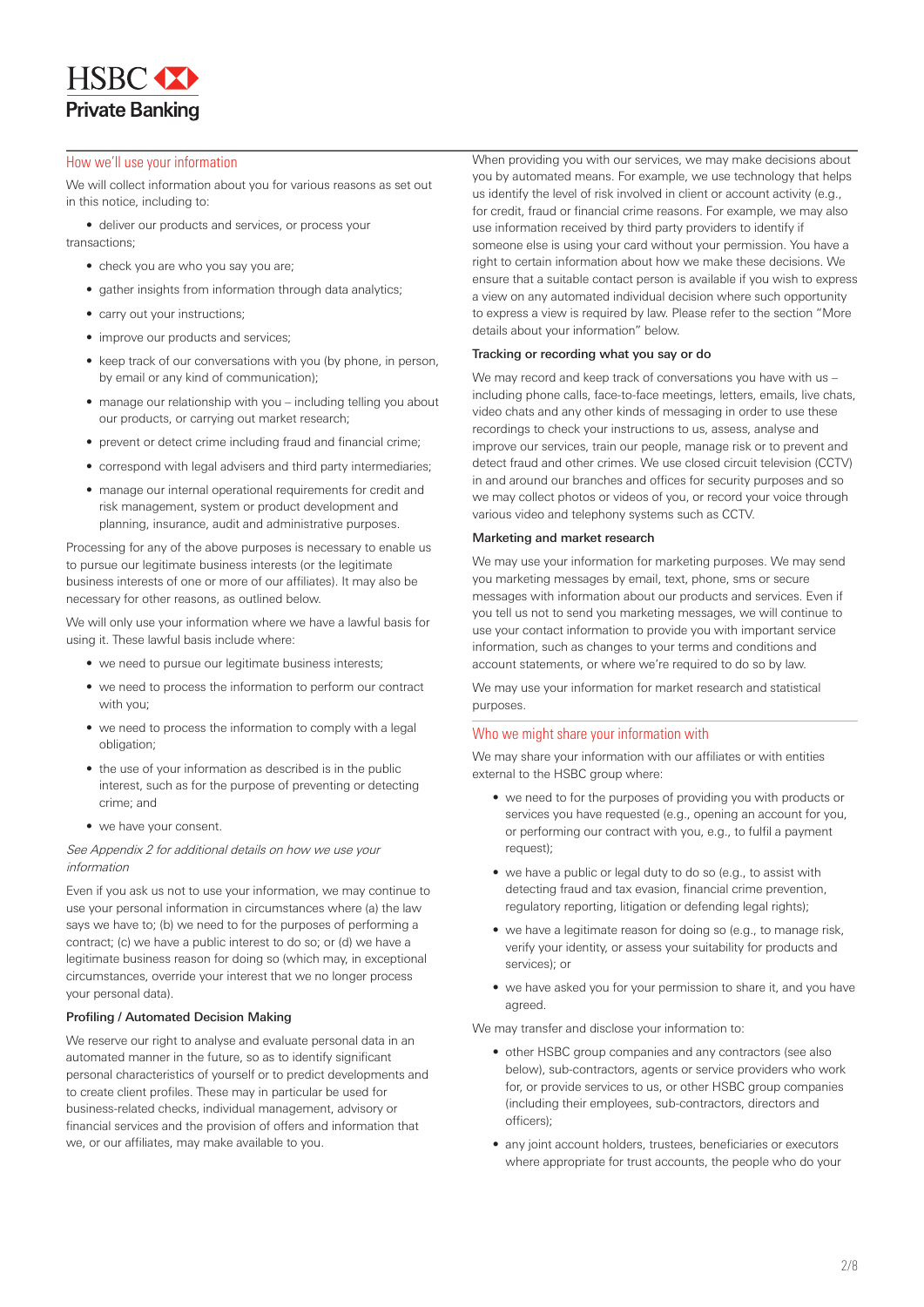

banking for you, the people you make payments to, your beneficiaries, intermediary, correspondent and agent banks, clearing houses, clearing or settlement systems, market counterparties, upstream withholding agents, swap or trade repositories, stock exchanges, and any companies you hold securities in through us (e.g., stocks, bonds or options);

- other financial institutions, tax authorities and debt recovery agents;
- any independent asset manager who provides asset management or advisory services to you and any other financial intermediary or business introducer who introduces you to us or deals with us for you;
- any person, company or other entity that has an interest in or takes on the risk in relation to or in connection with the products or services that we provide to you;
- any prospective or new HSBC companies (e.g., if we restructure, or acquire or merge with other companies) – or any entity that buys part or all of any HSBC group entity;
- auditors, regulators or dispute resolution bodies to comply with their requests:
- other companies who do marketing or market research for us (but not without your prior permission);
- if there is a dispute over a transaction, anyone else who is involved;
- law enforcement, government, courts, or our regulators;
- our card processing supplier(s) process your payments, issue and manage your card.

Contractors are third parties that process personal data on our behalf. If personal data is disclosed to contractors, they are only permitted to process the data received to the extent that we are permitted to do so. We select our contractors carefully and contractually require them to guarantee confidentiality, bank-client confidentiality and the security of personal data. Depending on the kind of product or service that is used, personal data may also be disclosed to contractors located outside of Switzerland. Please refer to the section "Transferring your information outside of Switzerland" below for further information on this topic.

#### Sharing Aggregated or Anonymised Information

We may share aggregated or anonymised information outside of the HSBC group with partners such as research groups, universities or advertisers. For example, we may share such information publicly to show trends about the general use of our services. However, you will not be able to be individually identified from this information.

## How long we'll keep your information

We will keep your information for as long as you have a relationship with us or use our platforms (e.g., our website and mobile apps). We will continue to keep information after you stop banking with us or stop using our platforms, for instance, (i) to respond to enquiries and complaints, (ii) to comply with laws and regulations, or in accordance with our internal policies and procedures, or (iii) to protect our interests.

## Transferring your information outside of Switzerland

Your information may be transferred to, and stored at, a destination

outside Switzerland, including locations which may not have the same level of protection for personal information as Switzerland. We may need to transfer your information in this way to perform our contract with you, to fulfil a legal obligation, to protect the public interest and/ or for our legitimate business interests, for example in the context of an outsourcing project. The recipient of your information outside of Switzerland may be an HSBC group affiliate or a third party.

Where we transfer your information outside Switzerland, we will ensure that it is protected by us in a manner that is consistent with how your information will be protected by us in Switzerland. We will always do this in a way that is permissible under data protection rules. Depending on the kind of product or service that is used, personal data may also be disclosed to third parties domiciled in countries which do not have an appropriate level of data protection. If data is transferred to such a country, we take appropriate measures (e.g., contractual arrangements (such as the EU Standard Contractual Clauses / see Article 46 (2) (c) of the EU General Data Protection Regulation (2016/679)) or other precautions or justifications) so that personal data continues to receive appropriate protection.

You can obtain more details of the protection given to your information when it is transferred outside Switzerland by contacting us in accordance with the "More details about your information" section below.

## Your rights

You have a number of rights in relation to the information that we hold about you. These rights include:

- the right to obtain information regarding the processing of your information and access to the information which we hold about you (we will notify you of the personal data in our databases, including available details about the origin of the data, the purpose and, where appropriate, the legal basis for the processing and the categories of the processed personal data, the parties involved in the data collection and the data recipients. Please send us requests for information in writing, together with a clearly legible copy of a valid official ID document (e.g., passport, ID card, driving licence));
- in certain circumstances, the right to withdraw your consent to our processing of your information at any time. Please note, however, that we may still be entitled to process your information if we have another legitimate reason for doing so;
- in some circumstances, the right to receive some information electronically and/or request that we transmit the information to a third party where this is technically feasible. Please note that this right only applies to information which you have provided to us;
- the right to request that we rectify your information if it is inaccurate or incomplete;
- the right to request that we erase your information in certain circumstances. Please note that there may be circumstances where you ask us to erase your information but we are legally entitled to retain it;
- the right to lodge a complaint with the Swiss Federal Data Protection and Information Commissioner (details of which are provided below) if you think that any of your rights have been infringed by us.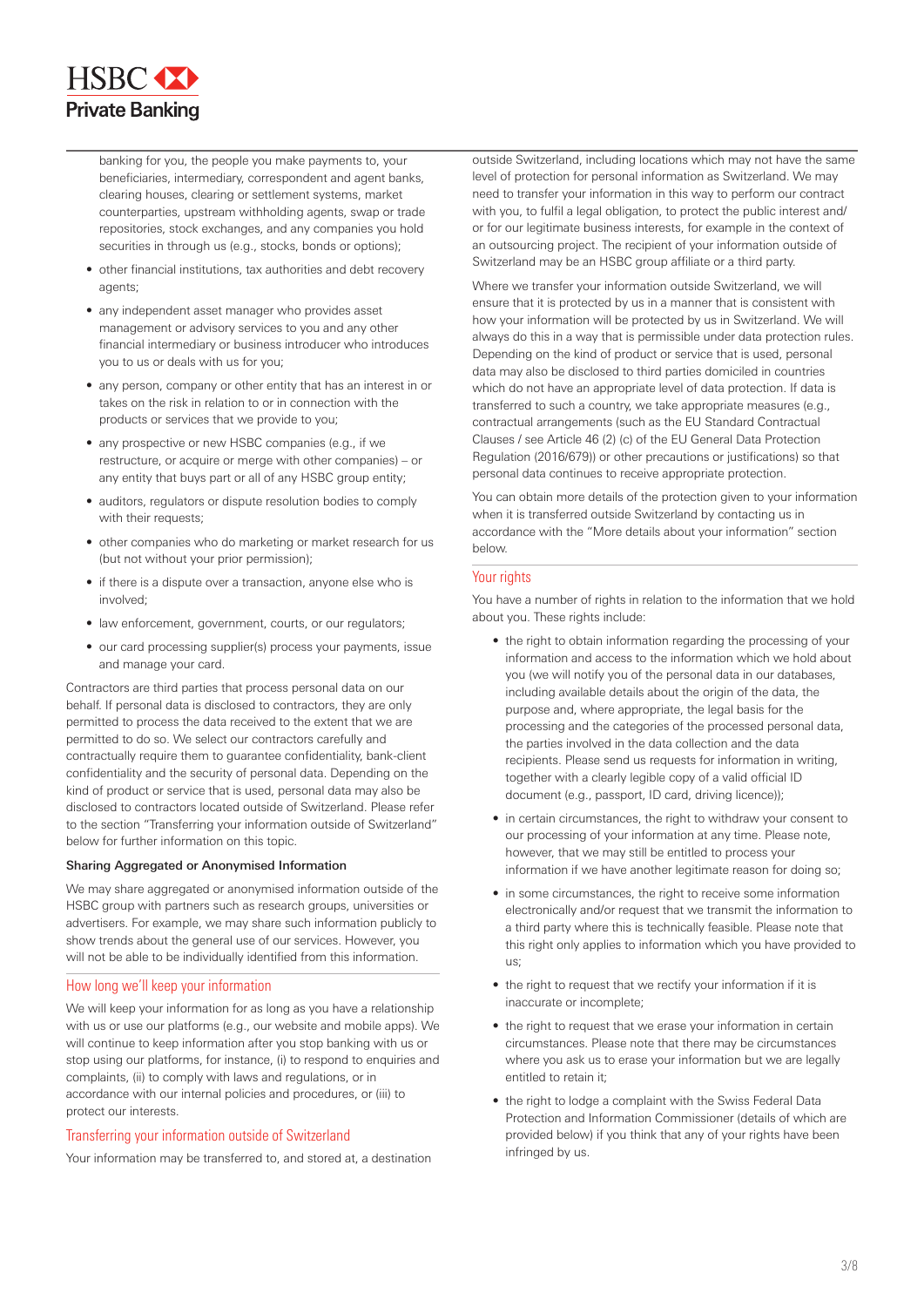

 You also have the right to object to, and the right to request that we restrict, our processing of your information in certain circumstances. That being said, there may be circumstances where you object to, or ask us to restrict, our processing of your information but we are legally entitled to continue processing your information. However, we will not use your information for direct marketing purposes if you ask us not to do so.

You can exercise your rights by contacting us using the details set out in the "More details about your information" section below. You can find out more information about your rights by contacting the Swiss Federal Data Protection and Information Commissioner, or by visiting the website at https://www.edoeb.admin.ch/edoeb/en/home. html.

## Fraud and Money Laundering

To comply with the law and in our own legitimate interest we may also use your information to verify the accuracy of the information you have provided to us in order to enable us to assess and manage risk and to prevent criminal activity, fraud and money laundering.

## What we expect from you

You are responsible for making sure the information you give us is accurate and up to date. And you must tell us if anything changes, as soon as possible. If we ask you for any information and you do not provide it to us, we may stop providing existing services to you.

If you give us any information about another person connected to your account (such as a Connected Person as defined in our General Terms and Conditions), you must tell them what information you have given to us, and make sure they are informed of the content of this notice and agree we can use it as set out in this notice. You must also tell them how they can see what information we have about them and correct any mistakes.

#### How we keep your information secure

We implement internal technical and organisational measures to keep your information safe and secure which may include encryption, anonymisation and physical security measures. We require our staff and any third parties who carry out any work on our behalf to comply with appropriate compliance standards including obligations to protect any information and applying appropriate measures for the use and transfer of information.

#### More details about your information

If you would like further information on any of the information above, please address questions, comments and requests to our Data Protection Officer via email at: dataprotection.ch@hsbcpb.com

Also, if we do not meet your expectations with respect to the processing of personal data or you wish to complain about our data protection practices, please contact our Data Protection Officer. This gives us the opportunity to examine your issue and make improvements, where necessary

This notice is available on our website: https://www. hsbcprivatebank.com/en/utilities/privacy-statement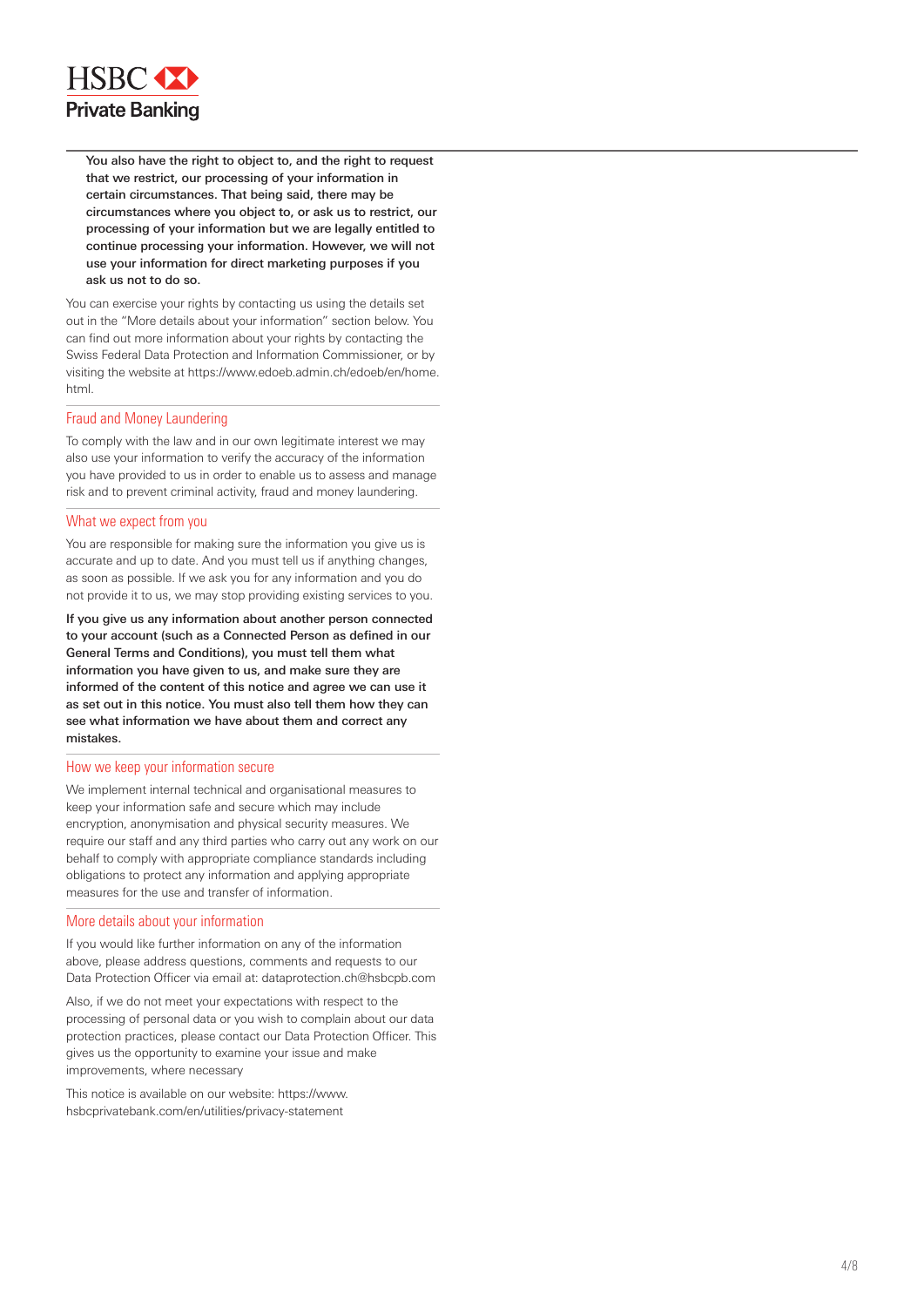

# Appendix 1 – Information we collect and process about you

The personal data which we collect and process about you (and/or any Connected Person) falls within the following categories:

#### A. Personal identification data

Personal identification data means:

- ▶ Contact details, such as name, address and contact information, date and place of birth, contract/account number(s) and duration, information about (i) the account, (ii) concluded transactions and (iii) Connected Persons;
- Identification information, such as identification documents (which may contain a picture);
- Sensitive personal data, which refers to personal data revealing:
	- racial or ethnic origin;
	- political opinions, religious or philosophical beliefs or trade union membership;
	- genetic data, biometric data for the purpose of uniquely identifying a natural person;
	- data concerning health or data concerning a natural person's sex life or sexual orientation.

Note: We may also collect and process personal identification data about prospective clients (which may (or may not) include persons who have a link with you (e.g., family or business relationship)). This information includes:

- Personal identification data listed in the three bullet points above (Contact details / Identification information / Sensitive personal data);
- Information on potentially applicable products or services, client acquisition likelihood and lifecycle, as well as sales pipeline information; and
- Personal data necessary to perform background checks and other verifications before initiating a business relationship with a prospective client, as required in particular pursuant to the anti-money laundering regulatory framework applicable to us.

#### B. Transactional data

Transactional Data means:

- ▶ Client relationship data, such as information regarding your financial situation, products held and services rendered (including pricing information);
- Payment transaction data, such as records from payment processing systems that contain the information about executed transactions and includes order information (e.g., a payment order), payment information and other information deriving from the fulfilment of contractual and legal obligations;
- ▶ Securities transaction data, such as records from securities transaction systems that contain the information about executed transactions and includes order information (e.g., a purchase or a sell order), payment information and other information deriving from the fulfilment of contractual obligations, information about exchanges in ownership of cash, securities or financial instruments between individuals or organizations through an exchange (e.g., an organized market) or over the counter (OTC), which results in one or more transaction(s) recorded in the account(s);
- ▶ Credit data, such as information regarding creditworthiness, individual credit application history, credit decision variables and assumptions, credit scoring/ratings, likelihood estimates that you cannot meet the commitment you have entered into, calculated exposures, allocated credit lines and loan products, credit account arrangements and credit mitigants (e.g., collateral agreements and posted collateral).

#### C. Risk management data

Risk management data means:

#### General risk data:

- such as predicted transactional behaviour, client due diligence and periodic review results, Financial Crime Risk Management (FCRM) rating (high/medium/low), screening alerts (e.g., transaction screening, name screening, anti-money laundering information);
- such as information collected and processed to assess the suitability/appropriateness of certain financial products, your client investment profile (recording in particular your investment objectives, your investment knowledge and experience, as well as your risk appetite and your ability to absorb losses), your possible characterization as a qualified investor (or similar characterization);
- ▶ Tax data, such as information regarding the source and tax status of assets held on the account(s) or transiting through the account(s) and information on your proper tax status;
- ▶ Credit risk data, such as credit risk ratings and risk identification information, risk and investment profiles, individual credit impairments;
- Information collected to fulfil our duties under the anti-money laundering regulatory framework, such as information regarding your personal/educational/professional background (including your possible characterization as a Politically Exposed Person (PEP)), information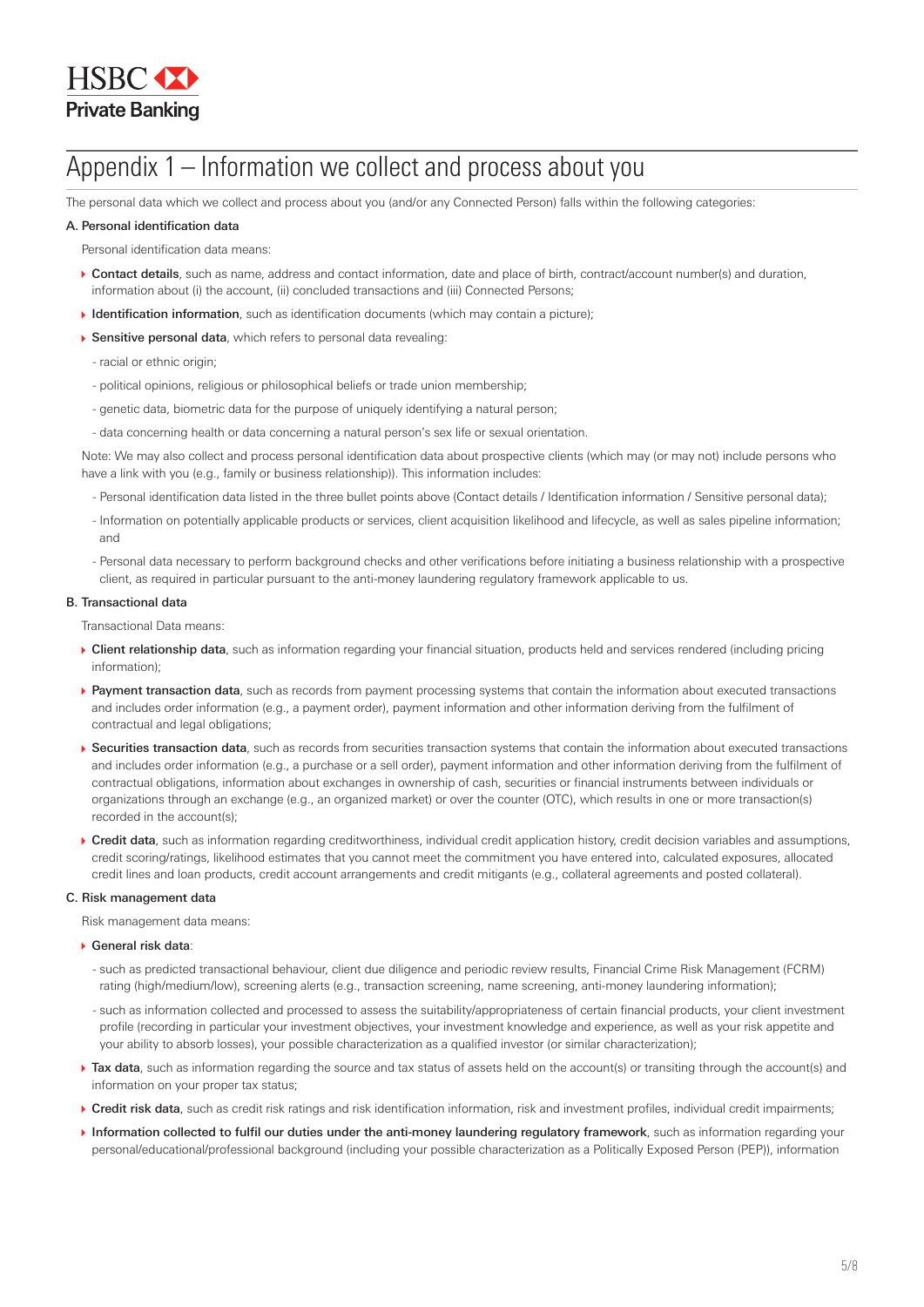

requested to clarify certain transactions, your client profile (which is established to comply with the applicable Know Your Customer (KYC) rules);

- ▶ Data pertaining to known or suspected risk associated with clients, such as information acquired from external watch lists or intelligence reports and internal risk intelligence systems;
- Investigation data, such as information pertaining to results from investigations on our business practices, processes and operations, as well as content and meta-data related to exchanges of information between and among employees, service providers, other stakeholders or entities of the HSBC Group;
- ▶ Complaint information, such as information connected to disputes/litigation/complaints (e.g., legal case and matter information, document productions, depositions and court transcripts, legal billing and time booking information, correspondence between legal advisors and stakeholders, minutes of face-to-face meetings).

## D. Communication data

Communication data means:

- Data regarding our interactions with you, such as information collected and processed through the channels and modes of interaction with us (e.g., recorded telephone conversations, call history, emails, chat messages, digital communications, visits and face-to-face meetings)<sup>.</sup>
- Data regarding interactions about you, such as information collected and processed through the channels and modes of interaction (e.g., recorded telephone conversations, call history, emails, chat messages, digital communications, visits and face-to-face meetings) between our employees (as well as employees of other entities of the HSBC Group) and our service providers (as well as service providers of other entities of the HSBC Group) about you.

## E. Marketing data

- General marketing data, such as information on your needs, wishes and preferences;
- ▶ Social data, such as data acquired from external information aggregators. The information is typically user-generated and/or provided by and includes information from sources such as LinkedIn, Facebook, Google Plus or Twitter.
- F. Technical data, such as internal and external identifiers, business numbers, IP addresses, records of access or records of changes.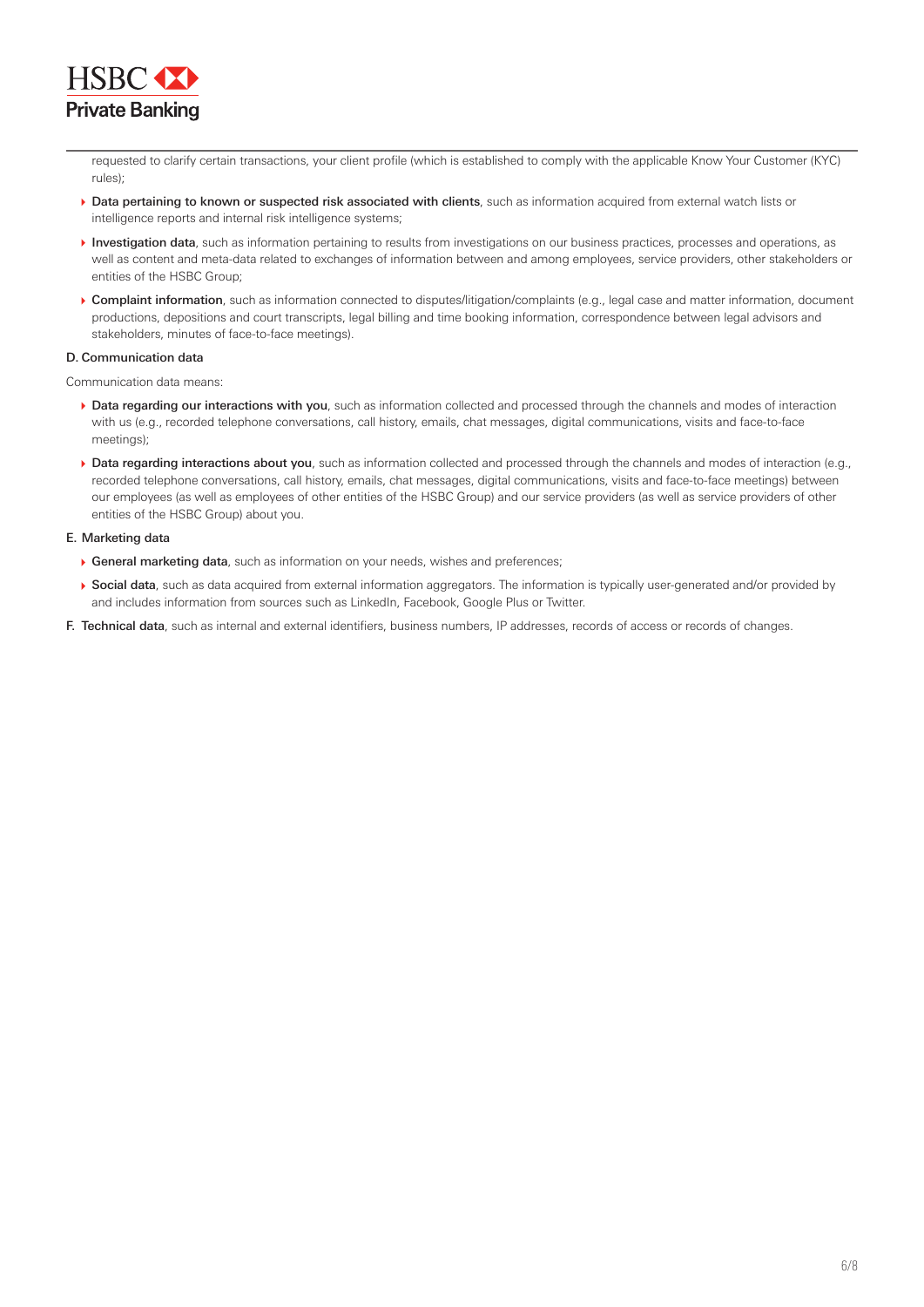# Appendix 2 - How we use your information

We will use your information for the following purposes:

- 1. Deliver our products and services, or process your transactions: We will use your information to provide you with our products and services and to process your transactions (e.g., payments, invoices, accounts, credit/debit cards, financing, advisory and asset management services, financial planning, investments, stock exchange transactions, pension plans, incorporation of legal entities, succession planning, insurance services and electronic financial services). We will do this in line with our legitimate business interests, our legal obligations and in order to perform our contract with you.
- 2. Banking operations support: We will use your information to enable and facilitate the provision and productivity of our banking services in line with regulations, laws and client rights and interests (e.g., complaints management and exit management). We will use your information to carry out administration services, accounting, IT operations and infrastructure management, inventory/asset management and analytics. We will also use your information to provide you with services and assess the performance of these services in line with regulations, laws and client rights and interests. The lawful bases for these personal data processing activities are our legitimate business interests, our legal obligations and the performance of our contract with you.
- 3. Online banking, mobile apps and other online product platforms: When using HSBC online platforms and mobile apps, we use your information to allow us to provide you with these platforms. The platform may allow you to directly or indirectly communicate with us (e.g., online bank products and services). The lawful basis for using your information for this purpose is to perform our contract with you.
- 4. Compliance with laws and regulations: We will use your information to comply with the law and any relevant rules or regulations. This may include to help detect or prevent crime (including terrorism, money laundering, other financial crimes and implementation of international sanctions), filing of relevant reports to regulators, disclosing information to authorities, regulators or government agencies to fulfil our legal obligations. These personal data processing activities are carried out to comply with our legal obligations, because it is in the public interest and because it is in our legitimate business interest to do so.
- 5. Preventing and detecting crime: We will use your information to take measures to prevent crime including fraud monitoring and mitigation and fraud risk management, carrying out client due diligence, name screening, transaction screening and client risk identification, in order to comply with our legal obligations, because this is in the public interest and because it is in our legitimate business interest to do so. We may share your information with law enforcement authorities and other third parties (in Switzerland and abroad) where the law allows us to do so for the purpose of preventing or detecting offenses. This includes legal or regulatory disclosure, notification or reporting obligations vis-à-vis civil, criminal or administrative authorities (in Switzerland or outside of Switzerland), compliance with official orders or statutory/regulatory duties (e.g., automatic exchange of information with foreign tax authorities, injunctions from FINMA or cantonal or federal prosecutors, communications made to the Money Laundering Reporting Office Switzerland (MROS)).

Additionally, we may take steps to help prevent financial crime and manage risk where we have a legal obligation or legitimate business interest to do so, or if this in the public interest, such as where it is important to prevent or detect crime. We may be required to use your information to do this, even if you have asked us to stop using your information. That could include (among other things):

- screening, intercepting and investigating any payments, instructions or communications you send or receive (including drawdown requests and application forms);
- investigating who you are paying or who is paying you (e.g., checks on payments in and out of your account);
- combining the information we have about you with information at the disposal of other HSBC group entities;
- checking whether the people or organisations you are paying or receiving payments from are who they say they are, and are not subject to any international sanctions.
- 6. Risk management: We will use your information to measure, detect and prevent the likelihood of financial, reputational, legal, compliance or client risk. This includes credit risk, market risk, trading risk, operational risk and insurance risk. We will do this to fulfil our legal obligation and also because we have a legitimate business interest in using your information for these purposes.
- 7. Security and business continuity: We will use your information to take measures to aid business continuity, information security and physical security activities. The lawful bases for processing your information for these purposes are the fulfilment of our legal obligations and the implementation of an internal risk strategy as required by our legitimate business interest.
- 8. Product & service improvement: We will use your information to identify possible service and product improvements (including profitability) by analysing your information (e.g., assessing the use of bank products and services, assessing financial returns, developing ideas for new (or assessing existing) products, services, procedures or technologies). The lawful basis for processing your information for this purpose is our legitimate business interests.
- 9. Marketing: We will use your information to provide you with information about our products and services, as well as products and services from other HSBC group entities and other relevant third parties. We will also use your information for the preparation and provision of customized services (e.g., events for clients and interested parties, cultural events, sponsorships, determination of client satisfaction, assessment of future client needs or behaviour, assessment of the potential of a client, a market, a product or a service). The lawful basis for this personal data processing is our legitimate business interest.